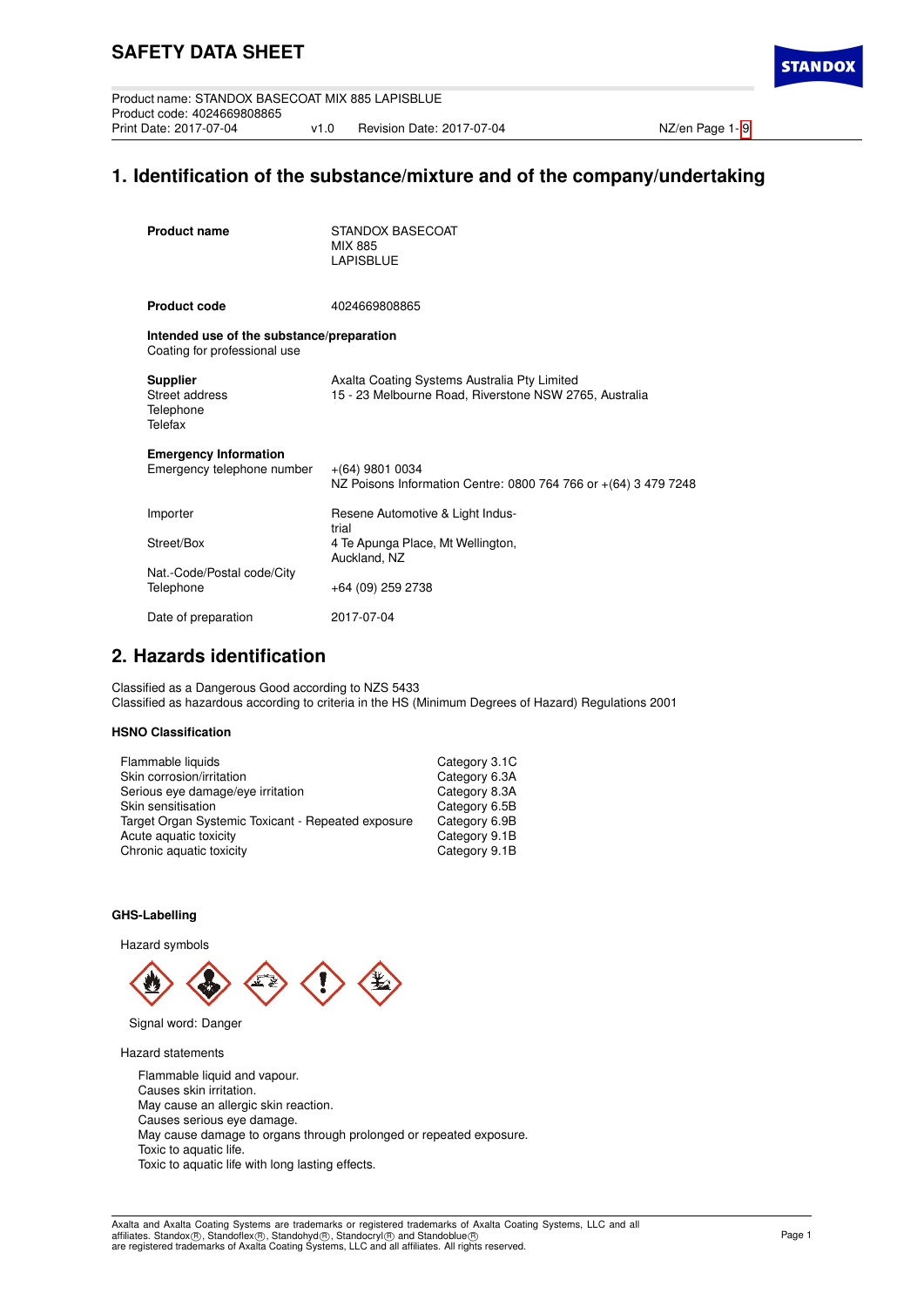Product name: STANDOX BASECOAT MIX 885 LAPISBLUE Product code: 4024669808865 v1.0 Revision Date: 2017-07-04 NZ/en Page 2- [9](#page-8-0) **STANDO** 

Precautionary statements

Keep away from heat/sparks/open flames/hot surfaces. No smoking. Do not breathe dust/ fume/ gas/ mist/ vapours/ spray. Avoid release to the environment. Wear protective gloves/protective clothing/eye protection/face protection. IF IN EYES: Rinse cautiously with water for several minutes. Remove contact lenses, if present and easy to do. Continue rinsing. Immediately call a POISON CENTER/doctor. If skin irritation or rash occurs: Get medical advice/ attention. Wash contaminated clothing before reuse. Collect spillage. Store in a well-ventilated place. Keep cool.

### **Other hazards which do not result in classification**

Contains: Fatty acids, C14-18 and C16-18-unsatd., maleated. May produce an allergic reaction.

## **3. Composition/information on ingredients**

**Pure substance/mixture** Mixture

### **Hazardous components**

| CAS-No.        | Chemical name                                                          | Concentration | <b>GHS Hazardous</b> |
|----------------|------------------------------------------------------------------------|---------------|----------------------|
| 123-86-4       | n-butyl acetate                                                        | $50 - 60%$    |                      |
| 71-36-3        | n-butanol                                                              | $5 - 10%$     | $\sqrt{}$            |
| 112-07-2       | 2-butoxyethyl acetate                                                  | $3 - 5%$      | $\sqrt{}$            |
| 138-86-3       | dipentene                                                              | $3 - 5%$      | $\sqrt{}$            |
| 1330-20-7      | xylene                                                                 | $3 - 5%$      | $\sqrt{}$            |
| 81-77-6        | 5,9,14,18-Anthrazinetetrone, 6,15-dihydro-                             | 1 - 3%        | $\sqrt{}$            |
| $100 - 41 - 4$ | ethylbenzene                                                           | $1 - 3%$      | $\sqrt{}$            |
| 64742-48-9     | hydrotreated<br>Naphtha<br>(petroleum),<br>heavy<br>$(<0.1\%$ benzene) | $1 - 3%$      | $\sqrt{}$            |
| 85711-46-2     | C14-18 and C16-18-unsatd.,<br>Fatty acids.<br>maleated                 | $0.3 - 1.0\%$ | $\sqrt{}$            |
| 95-63-6        | 1,2,4-trimethylbenzene                                                 | $0.1 - 0.3%$  | $\sqrt{}$            |
| 64-17-5        | ethanol                                                                | $0.1 - 0.3%$  | $\sqrt{}$            |

Non-regulated ingredients 20 - 30%

## **4. First aid measures**

#### **Eye contact**

Remove contact lenses. Irrigate copiously with clean, fresh water for at least 15 minutes, holding the eyelids apart. Seek medical advice.

### **Skin contact**

Do NOT use solvents or thinners. Take off all contaminated clothing immediately. Wash skin thoroughly with soap and water or use recognized skin cleanser. If skin irritation persists, call a physician.

#### **Inhalation**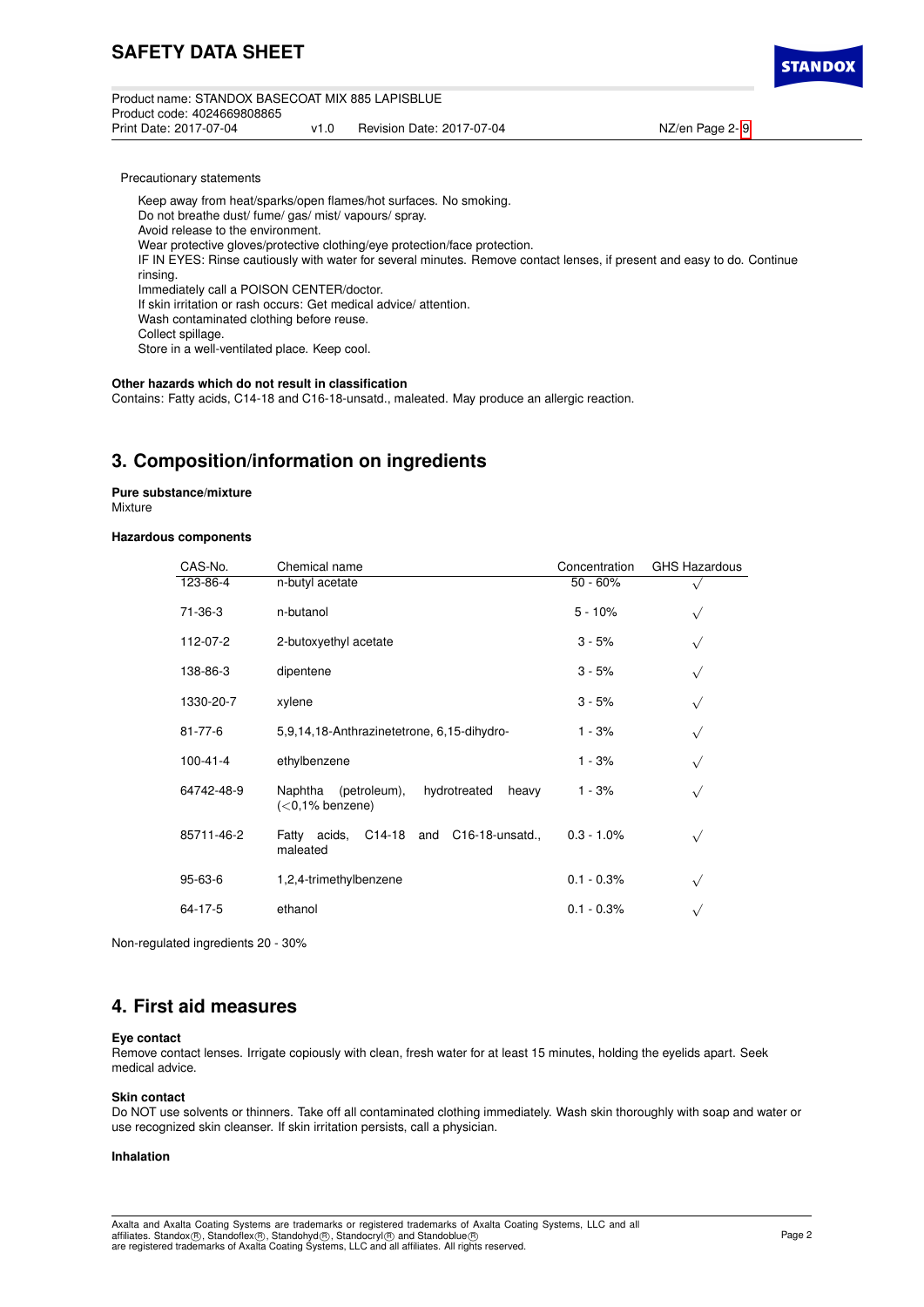# **SAFETY DATA SHEET**



TANDO

Avoid inhalation of vapour or mist. Move to fresh air in case of accidental inhalation of vapours. If breathing is irregular or stopped, administer artificial respiration. If unconscious place in recovery position and seek medical advice. If symptoms persist, call a physician.

### **Ingestion**

If swallowed, seek medical advice immediately and show this safety data sheet (SDS) or product label. Do NOT induce vomiting. Keep at rest.

### **Most Important Symptoms/effects, acute and delayed**

#### **Inhalation**

May cause nose and throat irritation. May cause nervous system depression characterized by the following progressive steps: headache, dizziness, nausea, staggering gait, confusion, unconsciousness. Reports have associated repeated and prolonged overexposure to solvents with permanent brain and nervous system damage.

## **Ingestion**

May result in gastrointestinal distress.

### **Skin or eye contact**

May cause irritation or burning of the eyes. Repeated or prolonged liquid contact may cause skin irritation with discomfort and dermatitis.

#### **Notes to physician**

No data available on the product. See section 3 and 11 for hazardous ingredients found in the product.

## **5. Firefighting measures**

### **Suitable extinguishing media**

Universal aqueous film-forming foam, Carbon dioxide (CO2), Dry chemical, Water spray.

#### **Extinguishing media which shall not be used for safety reasons**

High volume water jet

## **Specific hazards**

Flammable liquid and vapour. Vapours may form explosive mixtures with air. Remove all sources of ignition. Solvent vapours are heavier than air and may spread along floors. Do not allow run-off from fire fighting to enter drains or water courses. Never use pressure to empty container: container is not a pressure vessel. Always keep in containers of same material as the original one.

### **Special Protective Equipment and Fire Fighting Procedures**

Wear as appropriate: Full protective flameproof clothing. Wear self-contained breathing apparatus for firefighting if necessary. In the event of fire, cool tanks with water spray.

## **6. Accidental release measures**

#### **Personal precautions**

Keep in a well-ventilated place. Keep away from sources of ignition. Comply with safety directives (see chapters 7 and 8). Do not inhale vapours.

#### **Environmental precautions**

Do not let product enter drains. Notify the respective authorities in accordance with local law in the case of contamination of rivers, lakes or waste water systems.

### **Methods for cleaning up**

Contain and collect spillage with non-combustible absorbent materials, e.g. sand, earth, vermiculite, diatomaceous earth and place in container for disposal according to local regulations. Clean preferably with a detergent; avoid use of solvents.

## **7. Handling and storage**

### **Handling**

Persons with a history of skin sensitisation problems or asthma, allergies, chronic or recurrent respiratory disease should not be employed in any process in which this mixture is being used.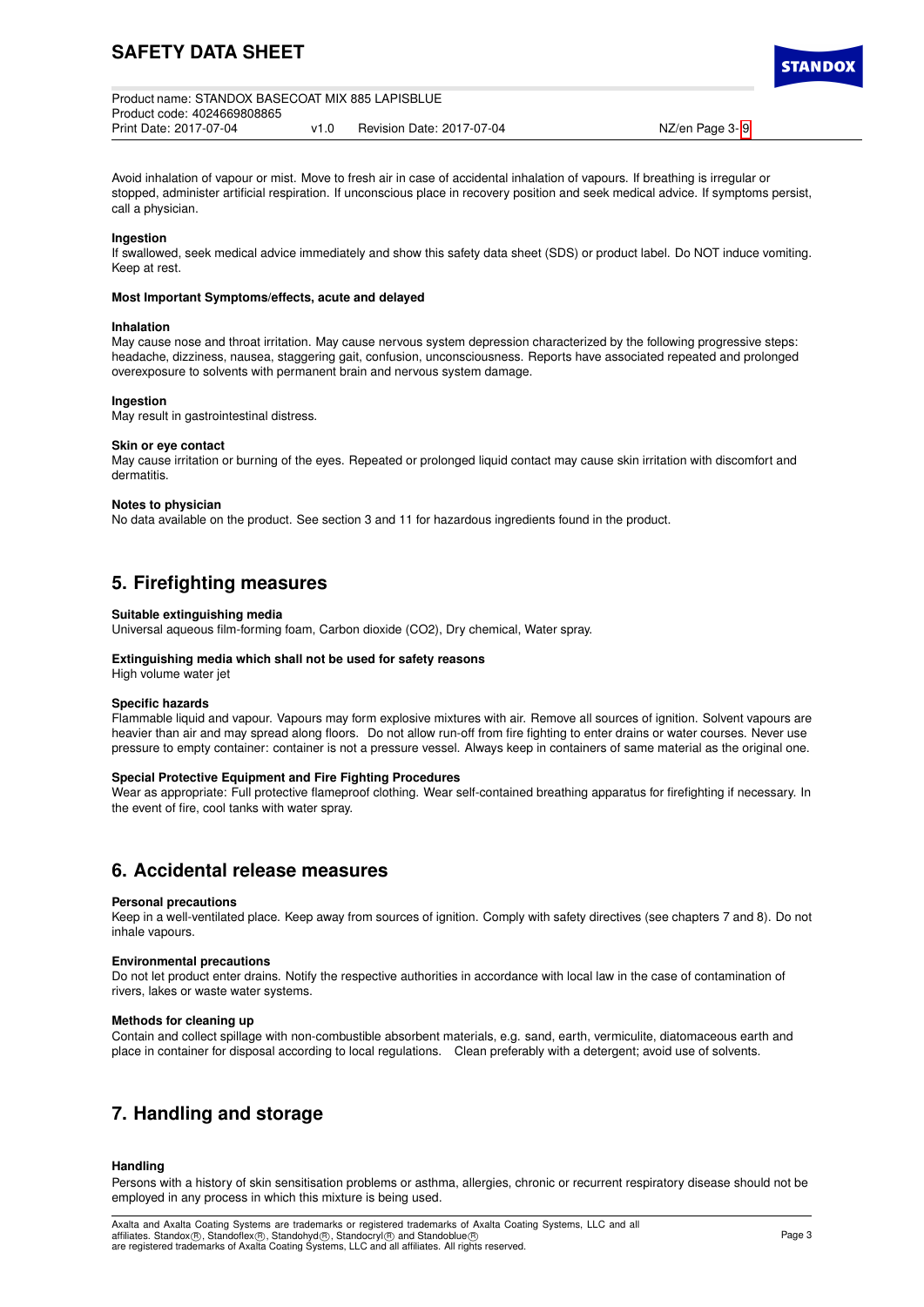Product name: STANDOX BASECOAT MIX 885 LAPISBLUE Product code: 4024669808865 v1.0 Revision Date: 2017-07-04 NZ/en Page 4- [9](#page-8-0)

**TANDO** 

#### **Safe handling advice**

Prevent the creation of flammable or explosive concentrations of vapour in air and avoid vapour concentration higher than the occupational exposure limits. The product should only be used in areas from which all naked lights and other sources of ignition have been excluded. Preparation may charge electrostatically: always use grounded leads when transferring from one container to another.

Operators should wear antistatic footwear and clothing. No sparking tools should be used. Avoid skin and eye contact. Do not breathe vapours or spray mist. Smoking, eating and drinking should be prohibited in the application area.

### **Storage**

#### **Suitable storage conditions**

Observe label precautions. Refer to Technical Data Sheet (TDS) for further information about storage temperature. Store in a dry, well ventilated place away from sources of heat, ignition and direct sunlight. No smoking. Prevent unauthorized access. Containers which are opened must be carefully resealed and kept upright to prevent leakage.

### **Suitable container and packaging materials for safe storage**

Always keep in containers made of the same material as the supply container.

## **8. Exposure controls/personal protection**

## **National occupational exposure limits**

| Chemical name          |                                          |                                                     |
|------------------------|------------------------------------------|-----------------------------------------------------|
| n-butyl acetate        | <b>TWA</b><br><b>TWA</b><br>STEL<br>STEL | $150$ ppm<br>$713$ mg/m $3$<br>200 ppm<br>950 mg/m3 |
| n-butanol              | CEIL<br><b>CEIL</b>                      | 50 ppm<br>$150$ mg/m $3$                            |
| xylene                 | <b>TWA</b><br><b>TWA</b>                 | 50 ppm<br>$217 \,\mathrm{mg/m3}$                    |
| ethylbenzene           | <b>TWA</b><br><b>TWA</b><br>STEL<br>STEL | $100$ ppm<br>434 mg/m3<br>125 ppm<br>543 mg/m3      |
| 1,2,4-trimethylbenzene | <b>TWA</b><br><b>TWA</b>                 | 25 ppm<br>$123$ mg/m $3$                            |
| ethanol                | <b>TWA</b><br><b>TWA</b>                 | 1,000 ppm<br>1,880 mg/m3                            |

#### **Engineering measures**

Provide adequate ventilation.This should be achieved by a good general extraction and -if practically feasible- by the use of a local exhaust ventilation.If these are not sufficient to maintain concentrations of particulates and solvent vapour below the OEL, suitable respiratory protection must be worn.

## **Glossary**

CEIL Ceiling exposure limit

STEL Short term exposure limit

TWA Time weighted average

#### **Protective equipment**

Personal protective equipment should be worn to prevent contact with eyes, skin or clothing.

### **Respiratory protection**

In case of insufficient ventilation, wear suitable respiratory equipment.

#### **Eye protection**

Use safety eyewear designed to protect against splash of products.

### **Hand protection**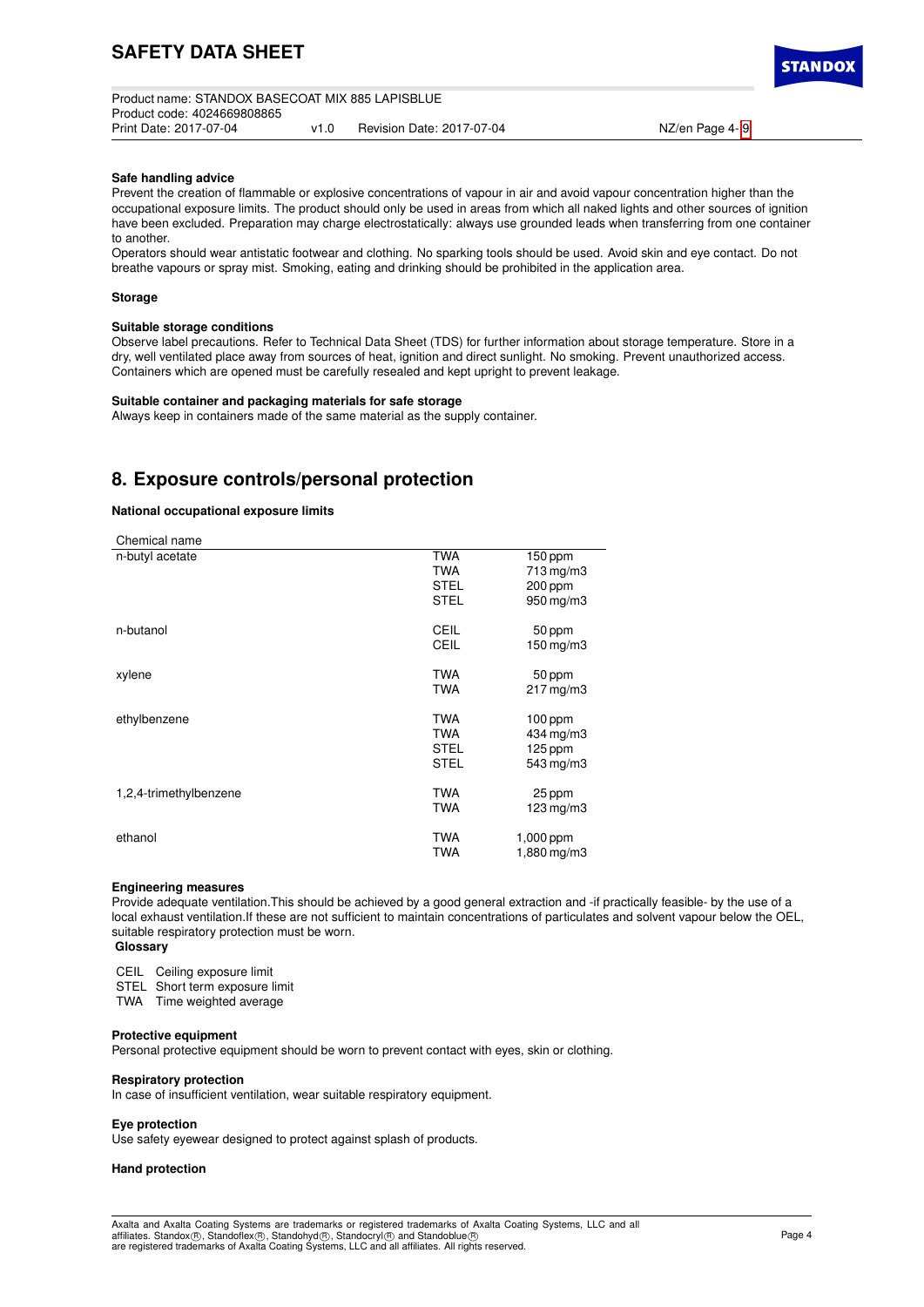**STANDO** 

The breakthrough time of gloves is unknown for the product itself. The glove material given is recommended on basis of the substances in the preparation.

| Chemical name                                                 | Glove material          |                   | Glove thickness Break through time |
|---------------------------------------------------------------|-------------------------|-------------------|------------------------------------|
| n-butyl acetate                                               | Viton $(R)$ $\circledR$ | $0.7$ mm          | 10 MIN                             |
|                                                               | Nitrile rubber          | $0.33$ mm         | 30 MIN                             |
| n-butanol                                                     | Viton (R) $\circledR$   | $0.7$ mm          | 480 MIN                            |
|                                                               | Nitrile rubber          | $0.33$ mm         | 480 MIN                            |
| 2-butoxyethyl acetate                                         | Viton $(R)$ $\circledR$ | $0.7$ mm          | 480 m                              |
|                                                               | Nitrile rubber          | $0.33 \text{ mm}$ | 480 m                              |
| xylene                                                        | Nitrile rubber          | $0.33 \text{ mm}$ | 30 MIN                             |
|                                                               | Viton $(R)$ $\circledR$ | $0.7$ mm          | 480 MIN                            |
| Naphtha (petroleum), hydrotreated heavy $(<0.1\%$<br>benzene) | Nitrile rubber          | $0.38$ mm         | 480 m                              |

The protective glove should be checked in each case for their work specific suitability (e.g. mechanical stability, product compatibility, and anti-static properties). When the intended use is for spray application a nitrile glove of the chemical resistance group 3 (e.g. Dermatril ® glove) is to be used. After contamination, the glove has to be changed. If immersing the hands into the product is not avoidable (e.g. maintenance work) a butyl or fluorocarbon rubber glove should be used. When skin exposure may occur to materials specified in section 3 of this SDS, advice should be sought from the glove supplier as to appropriate type to use with this product and the permeation breakthrough times. Care should be taken when working with sharp edged articles as these can easily damage the gloves and make them ineffective. The instructions and information provided by the glove supplier on use, storage, maintenance and replacement must be followed. Damaged gloves or those showing signs of wear should be replaced immediately.

### **Skin and body protection**

Wear suitable protective clothing. Personnel should wear antistatic clothing made of natural fiber or of high temperature resistant synthetic fiber.

### **Hygiene measures**

Wash skin thoroughly with soap and water or use recognized skin cleanser. Do not use organic solvents!

## **9. Physical and chemical properties**

## **Appearance**

**Form :** liquid **Colour:** blue **Odor Threshold :** No data available

| рH                                     | Not applicable            |                    |
|----------------------------------------|---------------------------|--------------------|
| Freezing point                         | Not applicable.           |                    |
| Boiling point                          | $117^{\circ}$ C           |                    |
| Flash point                            | $25^{\circ}$ C            |                    |
| Evaporation rate                       | Slower than Ether         |                    |
| Flammability                           |                           |                    |
| Upper explosion limit                  | 11.3%                     |                    |
| Lower explosion limit                  | $1\%$                     |                    |
| Vapour pressure                        | 9.0 hPa                   |                    |
| Solubility(ies)                        | moderate                  |                    |
| Vapour density                         | No data available         |                    |
| Density                                | 0.93 $q/cm^3$             | DIN 53217/ISO 2811 |
| Partition coefficient: n-octanol/water | No data available         |                    |
| Ignition temperature                   | $245\,^{\circ}\mathrm{C}$ | <b>DIN 51794</b>   |
| Decomposition temperature              |                           |                    |
| Viscosity (23 $\degree$ C)             | 60 s                      | ISO 2431-1993 6 mm |

## **10. Stability and reactivity**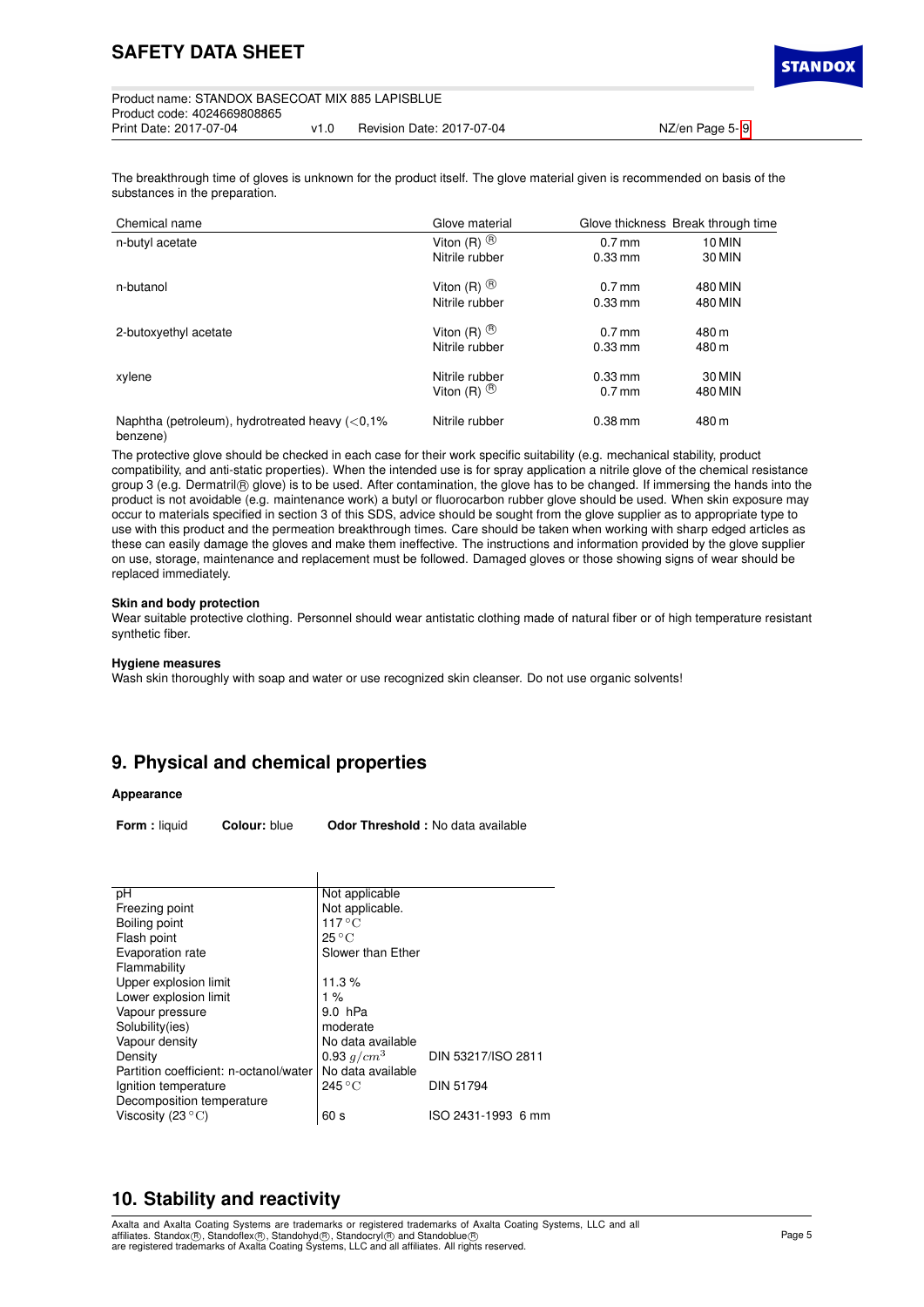# **SAFETY DATA SHEET**

**TANDO** 

## **Stability**

Stable

## **Hazardous polymerisation**

Will not occur.

#### **Conditions to avoid**

Stable under recommended storage and handling conditions (see section 7).

#### **Materials to avoid**

Keep away from oxidizing agents, strongly alkaline and strongly acid materials in order to avoid exothermic reactions.

#### **Hazardous decomposition products**

The product contains ingredients which, under certain conditions, also may release formaldehyde. If necessary, the precise concentration has to be be determined. When exposed to high temperatures may produce hazardous decomposition products such as carbon monoxide and dioxide, smoke, oxides of nitrogen.

## **11. Toxicological information**

## **Information on likely routes of exposure**

#### **Inhalation**

May cause nose and throat irritation. May cause nervous system depression characterized by the following progressive steps: headache, dizziness, nausea, staggering gait, confusion, unconsciousness. Reports have associated repeated and prolonged overexposure to solvents with permanent brain and nervous system damage.

### **Ingestion**

May result in gastrointestinal distress.

#### **Skin or eye contact**

May cause irritation or burning of the eyes. Repeated or prolonged liquid contact may cause skin irritation with discomfort and dermatitis.

**Delayed and immediate effects and also chronic effects from short and long term exposure:**

## **Acute oral toxicity**

not hazardous

#### **Acute dermal toxicity** not hazardous

## **Acute inhalation toxicity**

not hazardous

% of unknown composition: 0.3 %

## **Skin corrosion/irritation**

| n-butyl acetate                                            | Category 3 |
|------------------------------------------------------------|------------|
| n-butanol                                                  | Category 2 |
| dipentene                                                  | Category 2 |
| xylene                                                     | Category 2 |
| Naphtha (petroleum), hydrotreated heavy $(<0.1\%$ benzene) | Category 3 |
| Fatty acids, C14-18 and C16-18-unsatd., maleated           | Category 2 |
| 1,2,4-trimethylbenzene                                     | Category 2 |

#### **Serious eye damage/eye irritation**

| n-butanol                          | Category 1  |
|------------------------------------|-------------|
| xylene                             | Category 2A |
| 1,2,4-trimethylbenzene Category 2A |             |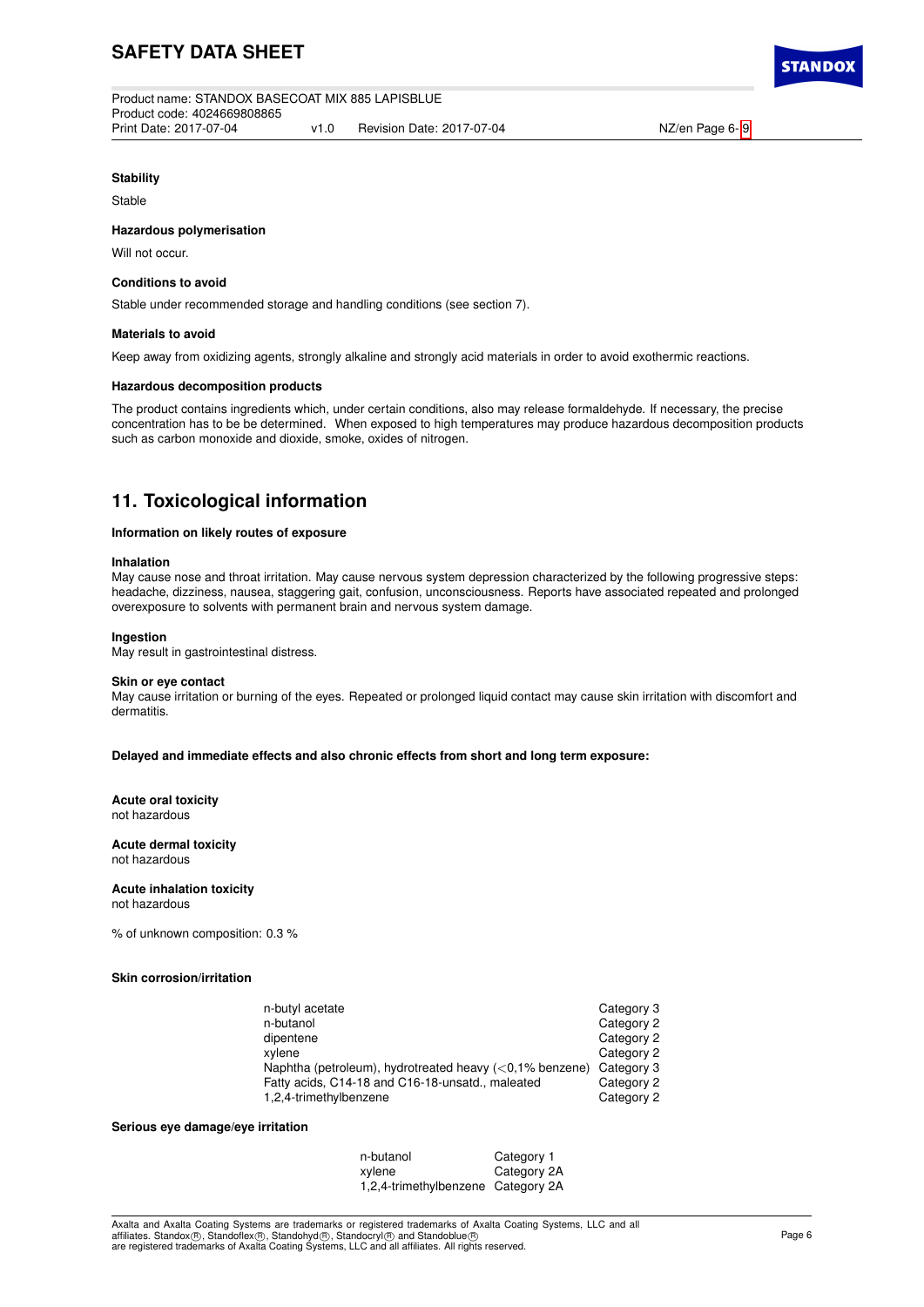Product name: STANDOX BASECOAT MIX 885 LAPISBLUE Product code: 4024669808865 v1.0 Revision Date: 2017-07-04 NZ/en Page 7- [9](#page-8-0)

**Respiratory sensitisation**

Not classified according to GHS criteria

**Skin sensitisation**

dipentene Category 1 Fatty acids, C14-18 and C16-18-unsatd., maleated Category 1

**Germ cell mutagenicity** Not classified according to GHS criteria

**Carcinogenicity** Not classified according to GHS criteria

**Toxicity for reproduction** Not classified according to GHS criteria

## **Target Organ Systemic Toxicant - Single exposure**

Not classified according to GHS criteria

**Target Organ Systemic Toxicant - Repeated exposure** No data available.

# **Aspiration toxicity**

Not classified according to GHS criteria

## **Numerical measures of toxicity (acute toxicity estimation (ATE),etc. )**

No information available.

## **Symptoms related to the physical, chemical and toxicological characteristics**

Exposure to component solvents vapours concentration in excess of the stated occupational exposure limit may result in adverse health effect such as mucous membrane and respiratory system irritation and adverse effect on kidney, liver and central nervous system. Symptoms and signs include headache, dizziness, fatigue, muscular weakness, drowsiness and in extreme cases, loss of consciousness. Through skin resorbtion, solvents can cause some of the effects described here. Repeated or prolonged contact with the preparation may cause removal of natural fat from the skin resulting in non-allergic contact dermatitis and absorption through the skin. The liquid splashed in the eyes may cause irritation and reversible damage.

# **12. Ecological information**

Product contains environmentally hazardous substances and product is not classified per GHS.

### **Ecotoxicity effects**

There are no data available on the product itself. The product should not be allowed to enter drains or watercourses.

## **Acute aquatic toxicity**

| n-butyl acetate                                       | Category 3 |
|-------------------------------------------------------|------------|
| dipentene                                             | Category 1 |
| 5,9,14,18-Anthrazinetetrone, 6,15-dihydro- Category 3 |            |
| ethylbenzene                                          | Category 2 |
| 1,2,4-trimethylbenzene                                | Category 2 |

## **Chronic aquatic toxicity**

| dipentene                                                                   | Category 1 |
|-----------------------------------------------------------------------------|------------|
| ethylbenzene                                                                | Category 3 |
| Naphtha (petroleum), hydrotreated heavy $\langle$ <0.1% benzene) Category 3 |            |
| 1,2,4-trimethylbenzene                                                      | Category 2 |

% of unknown composition 0.3%

#### **Persistence and degradability**

No information available.

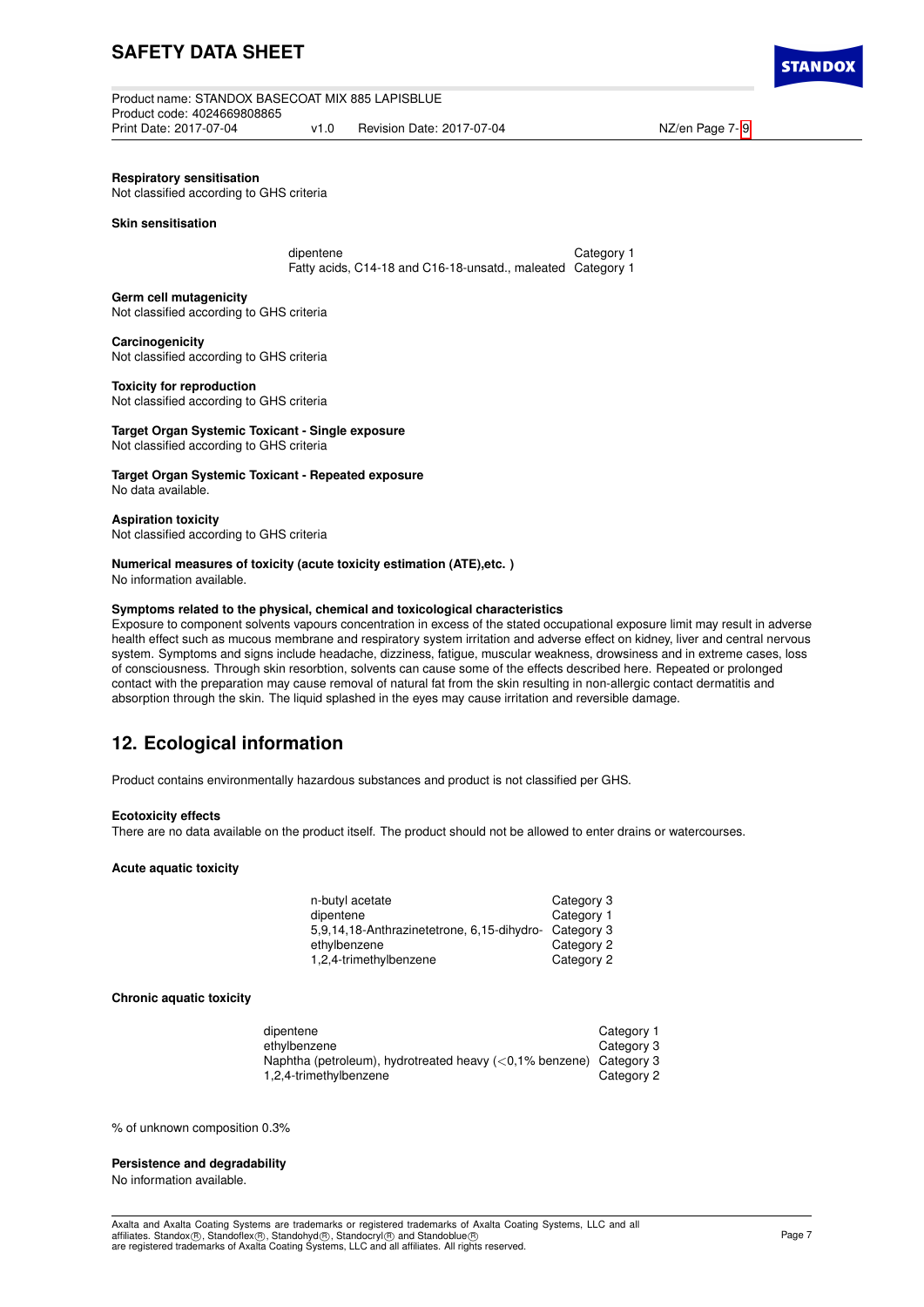# **SAFETY DATA SHEET**

**Product name: STANDOX BASECOAT MIX 885 LAPISBLUE** Product code: 4024669808865 Print Date: 2017-07-04 v1.0 Revision Date: 2017-07-04 NZ/en Page 8- [9](#page-8-0)

**STANDO** 

**Bioaccumulation**

No information available.

## **Mobility in soil**

No information available.

## **Other adverse effects**

No information available.

## **13. DISPOSAL CONSIDERATIONS**

## **Waste disposal methods**

Dispose of in accordance with local regulations.

## **Disposal considerations**

A disposal process that converts the waste into energy is recommended. If this is not possible the hazardous waste must be disposed of by incineration.

## **14. Transport information**

| <b>NZS5433</b><br>Proper shipping name:                   | PAINT           |
|-----------------------------------------------------------|-----------------|
| UN number:                                                | 1263            |
| Hazard Class:                                             | З               |
| Packing group:                                            | Ш               |
| Hazchem Code:                                             | 3Y              |
| <b>IMDG (Sea transport)</b><br>Proper shipping name:      | PAINT           |
| UN number:                                                | 1263            |
| Hazard Class:                                             | 3               |
| Subsidiary Hazard Class:                                  | Not applicable. |
| Packing group:                                            | Ш               |
| Marine Pollutant:                                         | yes [dipentene] |
| EmS.                                                      | F-E.S-E         |
| <b>ICAO/IATA (Air transport)</b><br>Proper shipping name: | <b>PAINT</b>    |
| UN number:                                                | 1263            |
| Hazard Class:                                             | З               |
| Subsidiary Hazard Class:                                  | Not applicable. |
| Packing group:                                            | Ш               |

## **Matters needing attention for transportation**

Confirm that there is no breakage, corrosion, or leakage from the container before shipping. Be sure to prevent damage to cargo by loading so as to avoid falling, dropping, or collapse. Ship in appropriate containers with denotation of the content in accordance with the relevant statutes and rules.

## **15. Regulatory information**